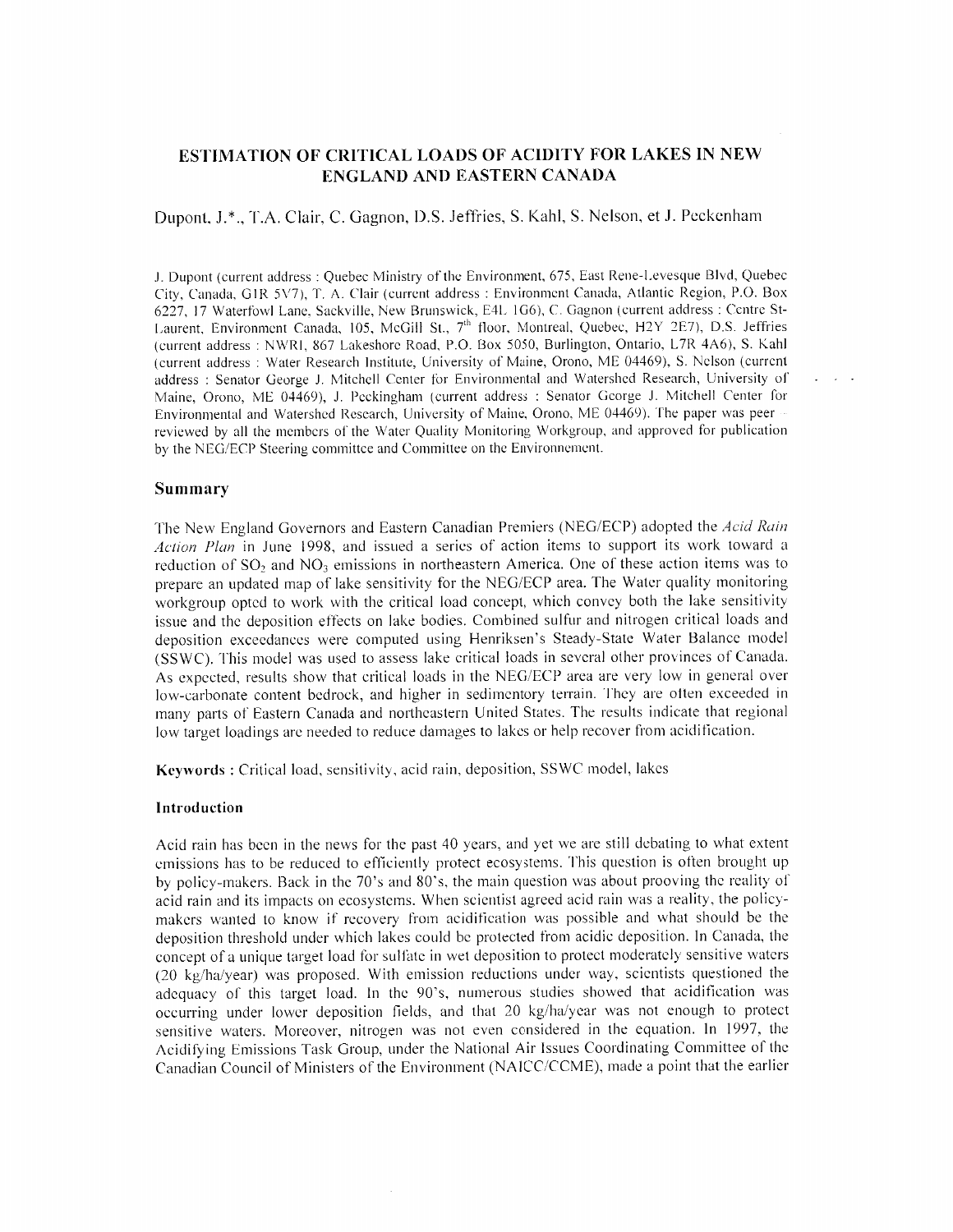target load was not enough and that we should embrace the critical load concept that can be scientifically-derived for individual lakes and forests. Based on that, models were applied and the results show that additional emission reductions were needed to reach critical loads in Eastern Canadian lakes. Again, nitrogen was left out of the equation. The 2000's may now be a steping stone. Both scientists and policy-makers are now aware that sulfur and nitrogen both need tobe considered in critical load assessments.

The critical load (CL) concept varies slightly according to authors, but one definition provided by the United Nations Economic Commission for Europe (UN ECE) and reported by Nilsson and Grennfelt (1988) is still the most widely accepted by the scientist and policy-makers community : "The highest deposition of acidifying compounds that will not cause chemical changes leading to long term harmful effects on ecosystem structure and function according to present knowledge".

Critical load models used for assessment of lake critical loads have been around for the last I5years. Aherne et al. (2000) identified 3 approach levels to critical loads assessment  $: 1$ ) Level 0 for semi-quantitative assessment approaches based on sensitivity classes of soils and waters, 2) Level 1 approaches based on steady-state mass balance methods, and 3) Level 2 approaches based ondynamic and process-based models. Level <sup>1</sup>approaches includes Canadian models such as SIGMA/SLAM (Dupont and Grimard, 1989) and the Integrated Assessment (lAM) Model (Jeffries  $et$  al. 1999). These models only consider sulfate as an acidifying pollutant. Both models generate pH-based critical loads, where a pH of  $6$  is considered as the threshold. Scandinavian and US models rather consider alkalinity-based thresholds. The Steady-State Water Chemistry (SSWC) model, also know as the F-factor model develop by Henriksen, is probably the more widely used and the simplest to adapt (Henriksen, 1979). The Modification of the Steady-State (MOSS) Method (Shaffer et al. 1991) is another derived form of the Henriksen's model. Both models use a very limited number of geochemistry and lakewater data to compute CLs. Other very popular level <sup>1</sup>methods include the Steady-State Mass Balance (5MB) model (deVries, 1991; Posch et al. 1993, 1997), the PROFILE method (Warfinge and Sverdrup, 1992), and the FAB or First-order Acidity Balance (FAB) model (Hindar and Henriksen, 1998). Finally, level <sup>2</sup> models such as the MAGIC (Cosby et al. 1985; Foster et al. 2001), MAGIC-WAND model (Ferrier et al. 1995), SAFE, SMART and MERLIN models (UN ECE, 1996) consider more complex geochemistry processes and data, and can be use to dynamically simulate the fate of water quality from lake watersheds.

The critical load concept is widely accepted in the UN ECE country members, with the exception of the United States where the US EPA indicated itwas not confortable with the use of anacid deposition standard such as a critical or target load (US EPA, 1995), due to the large amount of scientific uncertainty regarding the role of nitrogen in acidification and watershed nitrogen saturation (Alberta Environment, 1999). US EPA may have a point about the level of precision these models have. It can be seen debattable by some to set stringent standards while the values generated by these tools can be highly variable. On the other hand, critical loads with their unprecision can still be useful environmental indicators to assess the ecosystem vulnaribility and pinpoint those areas more exposed to acidification. It can also give an idea of the amount of acidic deposition to be reduced in order to favor acidification recovery. It is in this state on mind that the critical load concept was considered for the NEG/ECP area. The main goals are:

- Identify sensitive lake regions inside the NEG/ECP territory;
- Identify lake regions that could benefit from additionnal reduction in deposition;
- Identify those lake regions that will probably not recover following emission controls.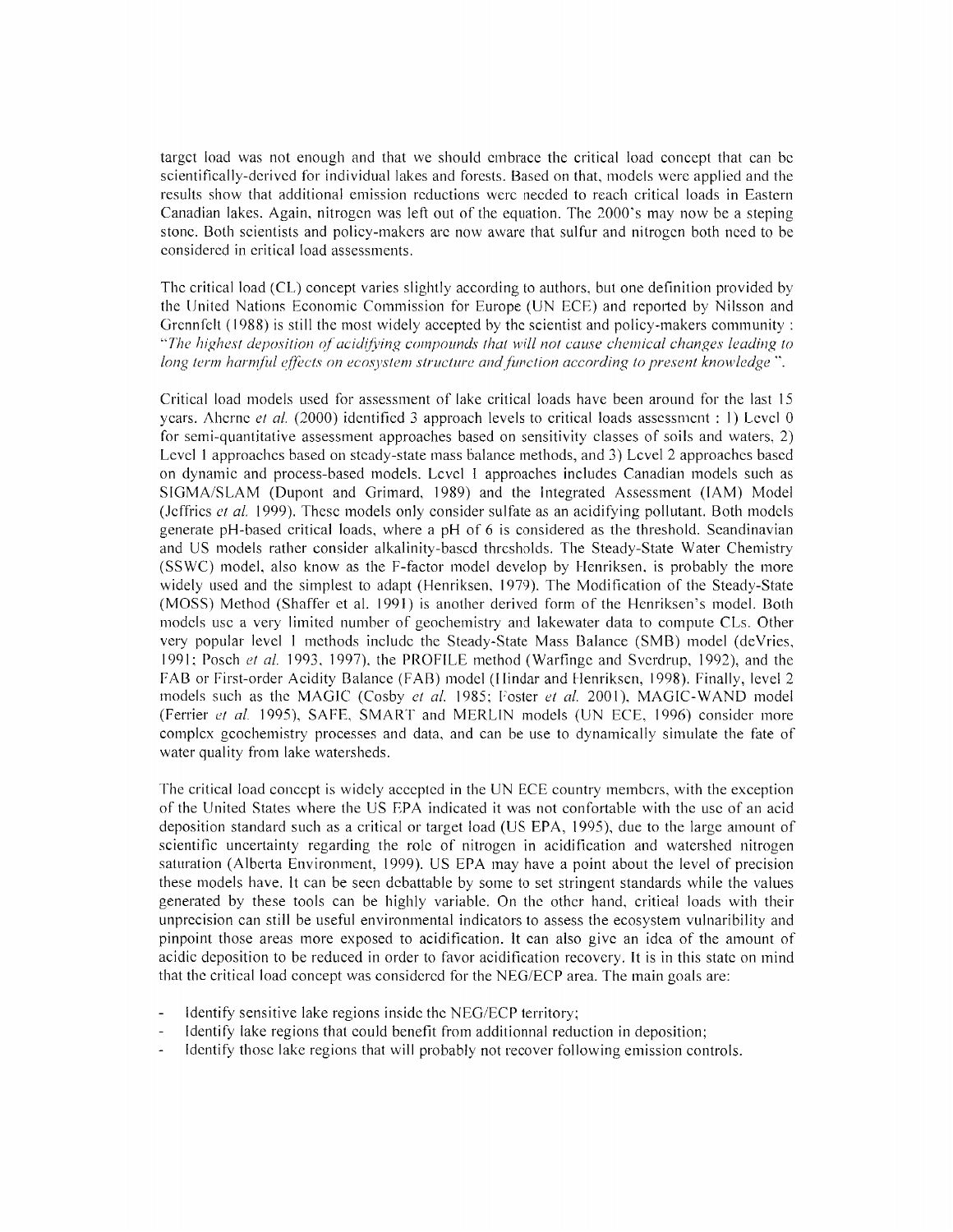The Water monitoring work group chose to generate a map of the critical load of acid deposition of sulphur + nitrogen  $(S + N)$  based on the Steady State Water Chemistry (SSWC) model (Henriksen and Posch., 2001). This map was supposed toassess the maximum level of acidic deposition that would not induce biological damages in the long term to sensitive lake ecosystems. At the same time, this critical load map would provide an index of the surface water sensitivity to acidification. This approach has been used in other countries such as Great Britain (Ullyett et al. 2001). The work group members agreed to work together by pooling lake data from provinces and states into an integrated database.

## Material and methods

#### Model selection

One of the major constraints underlying the application of the SSWC model to the NEG/ECP area was the data heterogeneity amongst jurisdictions, and also the lack of geochemistry data to support the more robust critical load models available. The FAB model was initially considered, but was set aside due the almost total lack of geochemistry data in our lake database. The SIGMA/SLAM was also set aside because it is now considered outdated. The IAM model was also considered, but was rejected because of the lack of <sup>a</sup>nitrogen component inthe actual version of the model. The choice of SSWC over FAB was conforted by the paper by Hindar and Henriksen (1998) who applied both models of a set of Ontario lakes and the one by Henriksen al. (2002) who used it successfully on 1495 Ontario lakes. Both models generated output that were mostly in agreement even if the SSWC model is cruder in nature. The effectiveness of the SSWC model was also confirmed at a recent workshop on critical loads in Copenhagen in 1999 (Lokke et al. 2000). The Hoidren et al. (1993) paper also showed the SSWC model ranked amongst the best in its category. Attendies at the reported workshop were more confident in CL estimates from surface water models than their soils and forests counterparts.

The SSWC model is built around critical loads derived from alkalinity or ANC (acid neutralizing capacity) values and estimates of pre-industrial concentrations of sulphates and basic cations (see Hindar et al. (1998) and Henriksen et al. (2002) for a description of the SSWC equations and processes). Because the model isANC-based, critical load thresholds are not directly expressing pH levels. It is possible, however, to approximate the desired pH by defining a value of ANClimit. Sverdrup *et al.* (1990) were amongst the first to suggest a pH of 6 as the chemical criterion best suited to protect most aquatic organisms. The latest federal-provincial 5-years assessment report (Jeffries, 1997) made a round-up of biological effects on aquatic organisms and plants and conclude that significant biological damages start to occur around a pH of 6 and increase with decreasing pH. The use of this pH 6 threshold in the IAM model was again described in Jeffries et al (1999). Holt et al. (2002) recently confirmed that a pH of 6 is the threshold to use for zooplankton species when modelling community changes inCentral-Ontario. This criterion of pH 6 was also discussed by Henriksen et al. (2002) for Ontario lakes

#### Data integration

A worksheet version of the SSWC model was sent to all jurisdictions to compile data from each province and state. This project involved using "available data" on "clean lakes" (lakes where no significant agricultural, industrial or urban activities are present). For this reason, there are some heterogeneity among lake sets. There were guiding principles involved. It was agreed to share the most recent lake data available for these clean lakes. For most states and provinces, samples were collected between <sup>1</sup>996 and 2002 (New Hampshire. Vermont, Maine, Connecticut, Nova Scotia,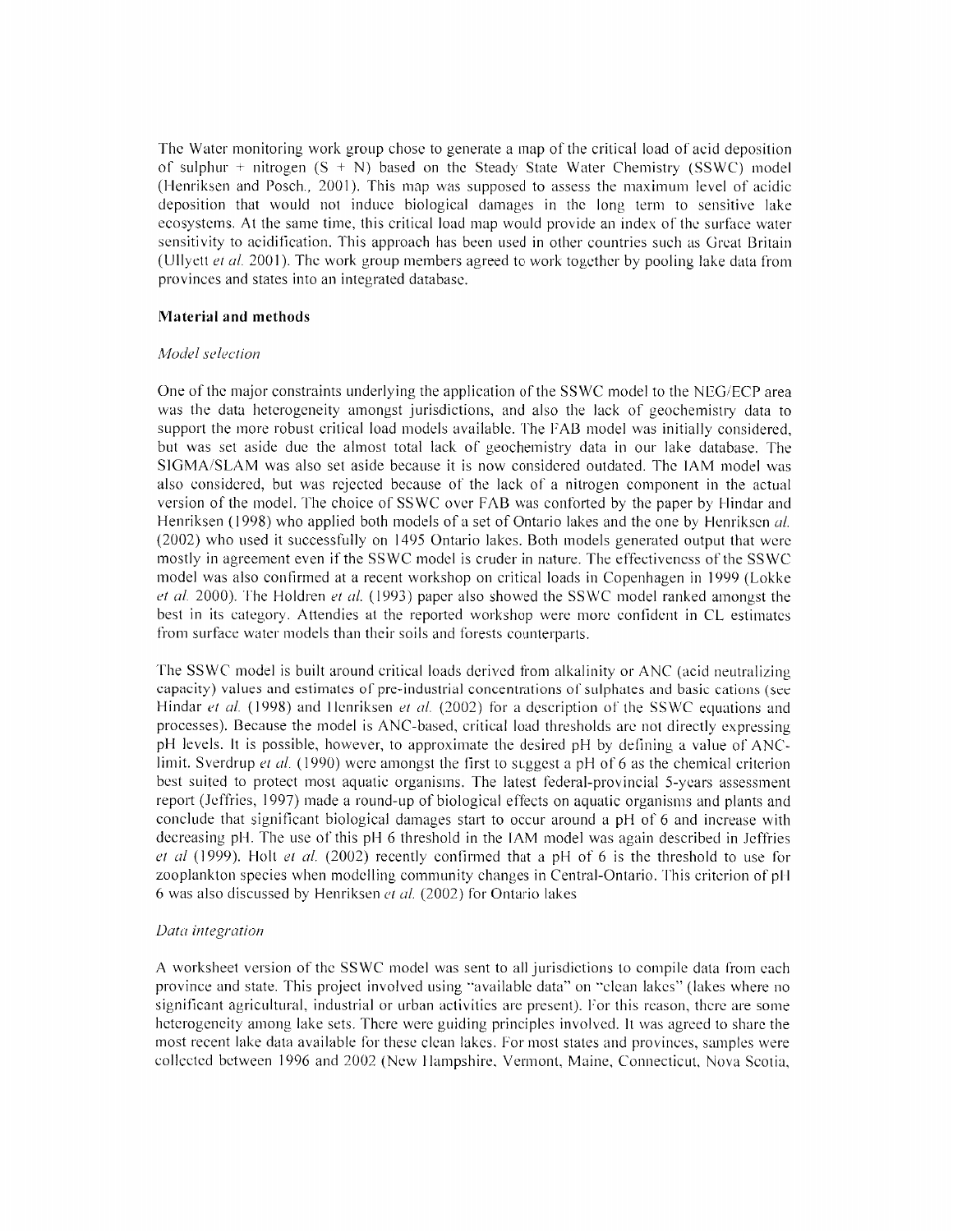New Brunswick, New-Foundland. There were two exceptions : Massachussetts, wich lakes were sampled between 1988 and 1992, and Quebec, where lakes were visited between 1986 and 1990. Quebec lakes came mostly form the Quebec Lake Survey (Dupont, 1992a). where lake selection was statistically-derived to enable quantitative extrapolation to the entire lake population. Most samples were collected during fall, but summer samples were considered when no other data were available. Late winter samples were used for Quebec lakes. Winter samples collected under ice cover were found to be the most representative of yearly conditions for Quebec lakes (Dupont, 1986). Fall samples were found to overestimate the organic acidity component. Correction for sea-salts was performed for jurisdictions near the sea coast. All samples are integrated and most were taken between 0 and 5 meters from the lake surface or in the photic zone. All lakes used in this study were georeferenced and had pH,  $SO_4$ , ANC, NO<sub>3</sub> or total alkalinity, calcium, magnesium, and other minor anions and cations data. Lake data from Massachusetts, Connecticut, Vermont, Maine, New Hampshire, Nova Scotia, Newfoundland, New Brunswick and Quebec were gathered by the representative of each jurisdiction and sent in Spring 2002 to the University of Maine (New England data) and Environment Quebce (eastern Canadian province data). A total of 1703 lakes were considered in this study. Annual runoff was obtained from hydrological atlases (Atlantic provinces) and 30-year annual average runoff derived fromclimatology data (Ouebec). Annual runoff ranged mostly from 400 to 900 mm/year, but some extreme runoff was encountered for some high-altitude or sea-coast lakes (up to<sup>1300</sup> mm/year). All other coefficients were borrowed from the Henriksen *et al.* (2002) paper (e.g.  $S=400$  meq/m<sup>2</sup>/year, etc.)

#### Analytical methodology

Laboratory methodologies were compared to check if there were any major compatibility issues. All methodology used among the jurisdictions are derived from Standard Methods (Clesceri et al. 1998), with minor differences in detection limits or laboratory protocols. A small committee of scientists examined the protocols and methodologies used by each state or province and concluded they were compatible. No quality assurance/quality control was performed however. pH was measured everywhere with electrometry. ANC was measured with GRAN titration. Total alkalinity was measured with conductivimetric titration. Nitrate was measured by automated colorimetry. Sulfate was measured by plasma emission ion chromatography, with the exception of Quebec who relied on a modified colorimetric methodology generating results in concordance with the IC (the method makes correction for high DOC levels that can induce a bias when using standard colorimetry for  $SO_4$ ). All basic cations were analysed with ion chromatography. All parameters were expressed as ueq/L, but CL results are expressed as fluxes (meq/m<sup>2</sup>/year).

## Model assumptions

Models represent a simplification of a complex reality. For this reason, we have to assume that weathering rates don't change over the years, which is not the case according to recent studies showing a decreasing trend in base cation concentrations in soils and water (Jeffries et al. 1999). For this reason, critical load values computed from older lake data sets by the SSWC model will probably be overestimated as noted by Henriksen  $et$  al. (2002). Another factor to take into account is the fact that not all lakes had a pH of 6 in the beginning. Some lakes may have already been acidic or may have shown a pH < 6 in the past. For this reason, many authors use a statistical limit to exclude these cases. In Canada, a 5 % damage level (or the mimimum-affectedarea criterion in Holdren et al 1993 paper) was set for the pH 6 threshold criterion. This damagelevel excludes highly sensitive lakes that may be acidic even without an anthropogenic contribution to acidic deposition. In this paper, we don't rely on such a damage level because the main outputs are maps and not quantitative estimates of lake proportion below or above pH6.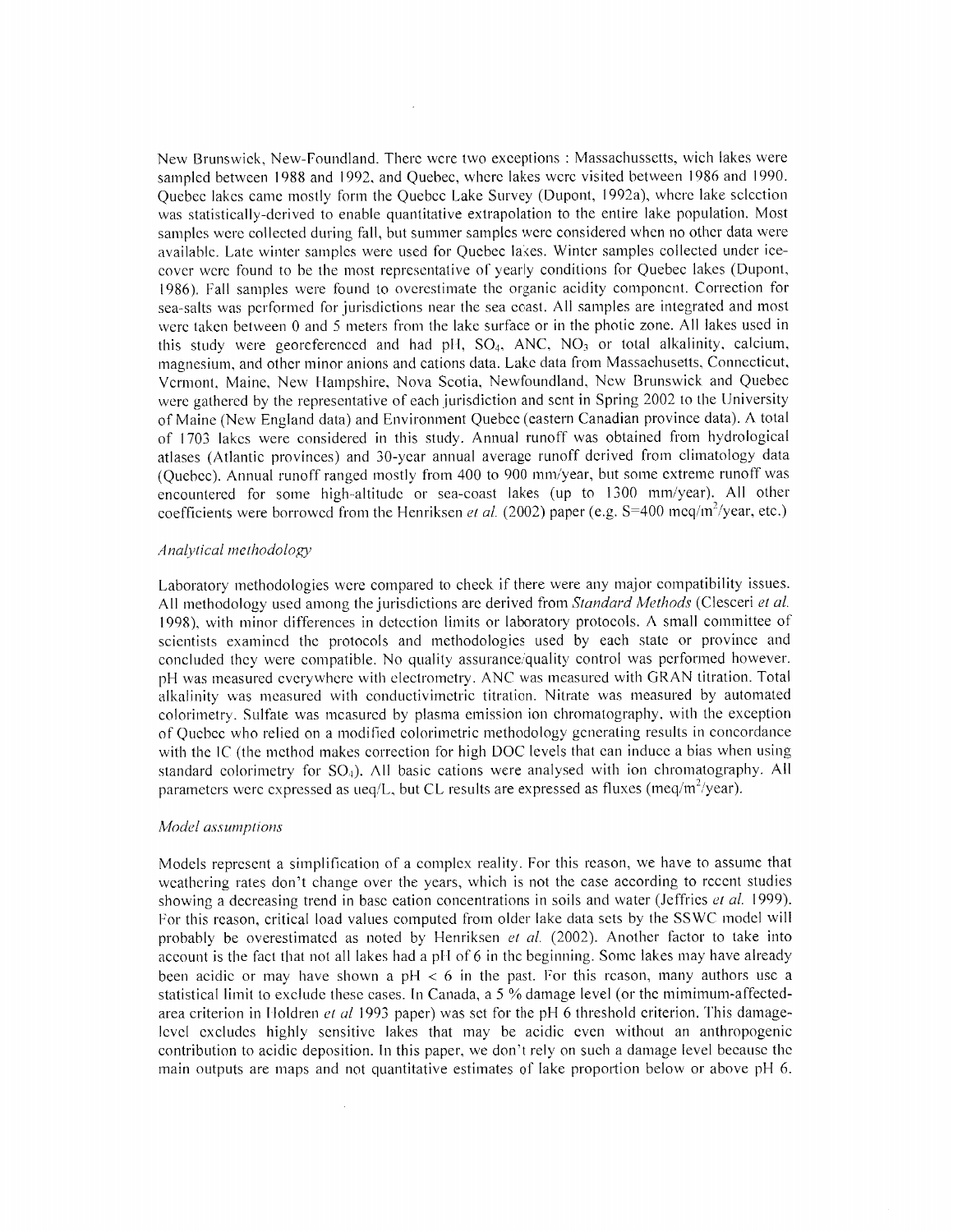From the 1703 lakes studied, 22 (1.2%) showed a negative critical load value. These negative values were set to zero. However, such lakes may never have been able to withstand a pH of 6 in the past.

Another factor to consider is the model error and uncertainty. Henriksen et al. (1992) listed 3 major uncertainty factors for the SSWC model : 1) the model structure and parameters, 2) the input data due to measurement errors and calculation methods, and 3) the relationships between lake chemistry and aquatic biota. Several papers do acknowledge that CL models involve uncertainties, but few try to assess the model error. Jeffries et al. (1999) mentioned a 25-30  $\%$ error for the CLestimates. The amount of error may again be higher or lower for the SSWC and other steady-state models depending of the input data quality. It is often suggested to avoid calculating a CL for an individual lake and favor probability distributions of CL for given groups of lakes (Posch et al. 1993, 1997). Because this paper does not intend to specifically assess specific lake CL, we relied on CL classes for our maps. We also made the assumption that CL estimates were of the correct order of magnitude. Comparison of SIGMA/SLAM, JAM and SSWC results obtained for the Quebec lake data set showed similar results and spatial variations, thus conforting us in the representativity of critical load estimates for NEG/ECP lakes. Holdren  $et$  $al.$  (1993) did similar comparisons and came to the same conclusions that different models generated similar CL. Hokke *et al.* (2000) reported from a UN ECE workshop that critical loads should be considered as separation between deposition levels with different risk/probability of damage, instead of being regarded as thresholds. The maps in this paper are in agreement with this viewpoint.

Another basic assumption underlying the use of the SSWC model is the steady-state component. All CL calculated should be seen as long-term *sustainable* deposition (Skeffington, 1999). We thus have to assume that steady-state will occur eventually. This explain why there is often a lack of correlation between actual water quality data and prediction by the SSWC model (Curtis et al., In press). Only dynamic modelling could ascertain the time needed to reach this steady state. The amount of damages may vary from lake to lake depending on the biota community. Some species may be tolerant to low pH, while others are not. In this study, we assume that damages start with a pH of 6 for all lakes. We also have to assume that all lake data are compatible and uniform, which is probably not the case because of differences in sampling seasons, sampling methodologies, analytical methodology, etc. The fact that the SSWC model does not consider organic anions also demands that we assume that humic acid concentrations in all NEG/ECP lakes are similar, which is surely untrue.

The authors inthe scientific litterature often consider aANC-limit value (tolerance criterium for aquatic organisms) of 20  $\text{ueq}/\text{L}$  as a threshold to consider for critical load computations (Henriksen et al, 1995 ; Posch et al. 1997; Hindar et al, 1998). Lien et al. (1992) found that brown trout populations in Norway were generally intact above 20 ueq/L. This roughly translates to a pH of 5.5. This observation stands true in Canada where similar fish populations seem intact above this threshold. However, as mentioned earlier, several sport and non sport fish species (e.g. minnows) are affected below a pH of 6. Sverdrup and DeVries (1994) did adopt this line of reasoning and adopted a 50 ueq/L ANC criterion. The ANC-limit should in fact take into account the inherent sensitivity of the local area. Where 20 ueq/L is fine for Norway, it may prove to be too low or too high for other countries (Henriksen et al. 1992). For this reason, Henriksen et al.  $(2002)$  opted for a 40 ueq/L ANC-limit to be on the safe side. Protection of most aquatic organisms being considered important, the workgroup chose <sup>a</sup>similar protection threshold Use of the pH-alkalinity relationship developped by Small and Sutton (1986) confirmed that a 40 ueq/L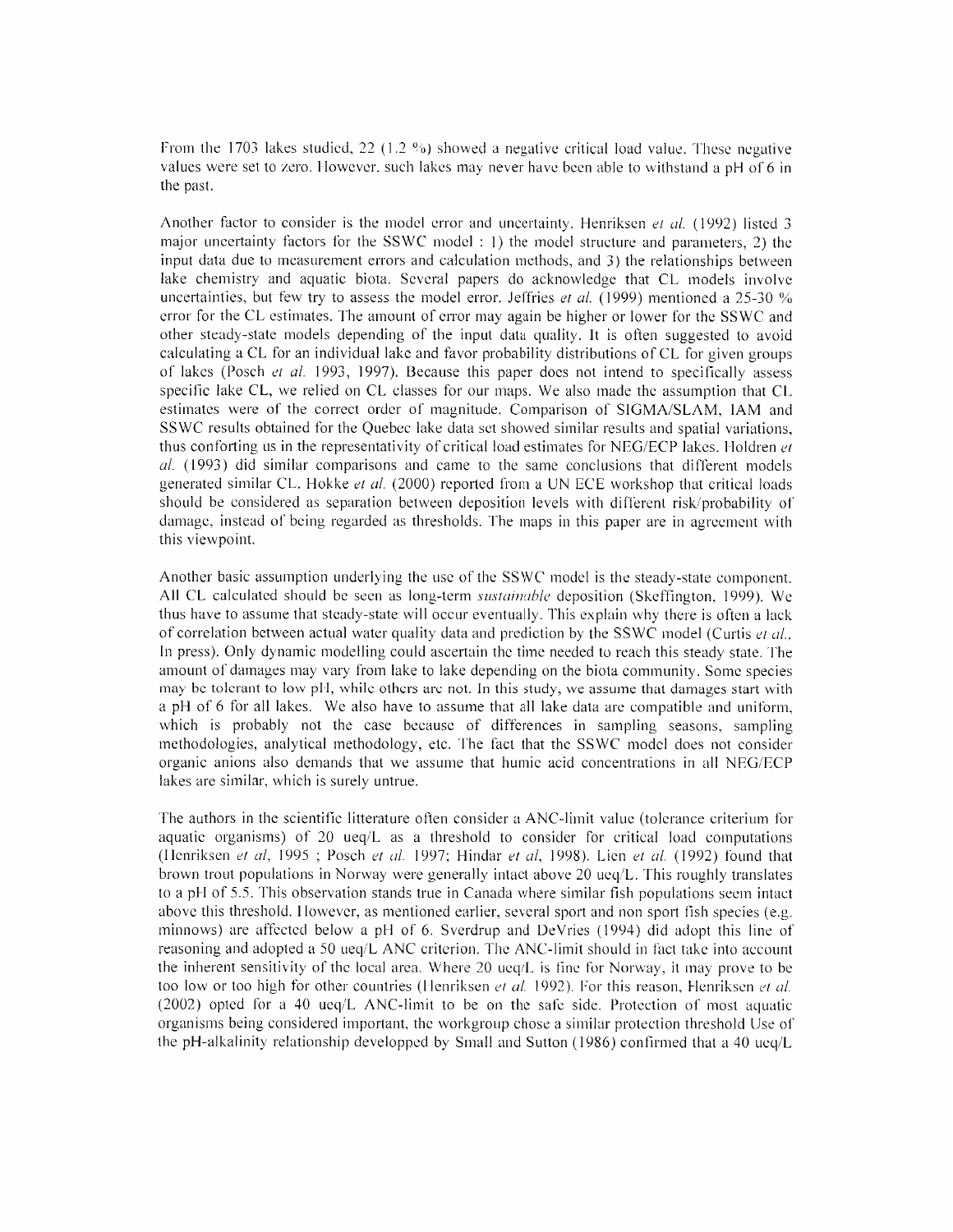ANC value corresponds to a pH $6$  for Quebec lake waters. This value is the range of ANC values  $(0-50 \text{ u} \text{eq}/L)$  discussed by Raddum and Skjelkdale (2001).

### Maps

Henriksen's model enables us to generate two series of maps. The first series shows the critical load map with values expressed in meq/m<sup>2</sup>/year (with consideration of a ANC-limit of 40  $\mu$ eq/L). The map can be expressed as point sites (Figure 1) or extrapolated spatially using a density function approach in the GIS Arcview Spatial analyst to highlight hot spots and protected areas (Figure 2). <sup>A</sup>30-km radius area of influence was used for the density function. Interpolation is generated when sites are less than 60kmapart Use ofG1S geostatistical krigging methods or square-grid pattern (used in UN ECE reports) to generate a grid-based map of critical loads were considered but were set aside because of large gaps on the NEG/ECP territory. The gaps would have induced "spikes" or "singularities" in areas devoid of lakes. Many cells would also have been empty with a square-grid map. These gaps are generally related to data unavailability. Most of the Canadian Shield region and New England states are adequately covered but gaps are observed for the southern portion of Quebec (south of the St. Lawrence River), large parts of New Brunswick, Newfoundland and Maine, and all of Prince Edward Island. Many lake areas were not considered because of local sources of pollution or bccause lakes are not sensitive. Other areas such as the St.Lawrence lowlands do not support lakes.

#### Results and discussion

Five classes of critical loads were defined (< 20, 20 to 40, 40 to 60, 60 to 100 and  $\geq$  100 meq/m<sup>2</sup>/year of S + N in deposition). These values can be translated roughly to < 9.6, 9.6 to 19.2, 19.2 to 28.8, 28.8 to 48, and  $>48$  kg/ha/year of total sulphate-only deposition. The first three classes indicate environments that are extremely sensitive to acidification, and therefore lakes that are potentially vulnerable to acidic deposition. According to these maps, highly sensitive waters are found in northwestern Quebec (near Rouyn-Noranda), Quebec's north coast, southern Vermont, eastern Maine, southwestern Nova Scotia and New Brunswick, Cape Cod area, northern New Hampshire and western Newfoundland. Low sensitivity areas are located near Ottawa in Canada, in Connecticut, in Massachusetts, northern Maine, and southern Newfoundland. Most locations in Quebec, northern New England (Vermont, New Hampshire, and Maine), Nova Scotia, and Labrador exhibit moderately elevated critical load values.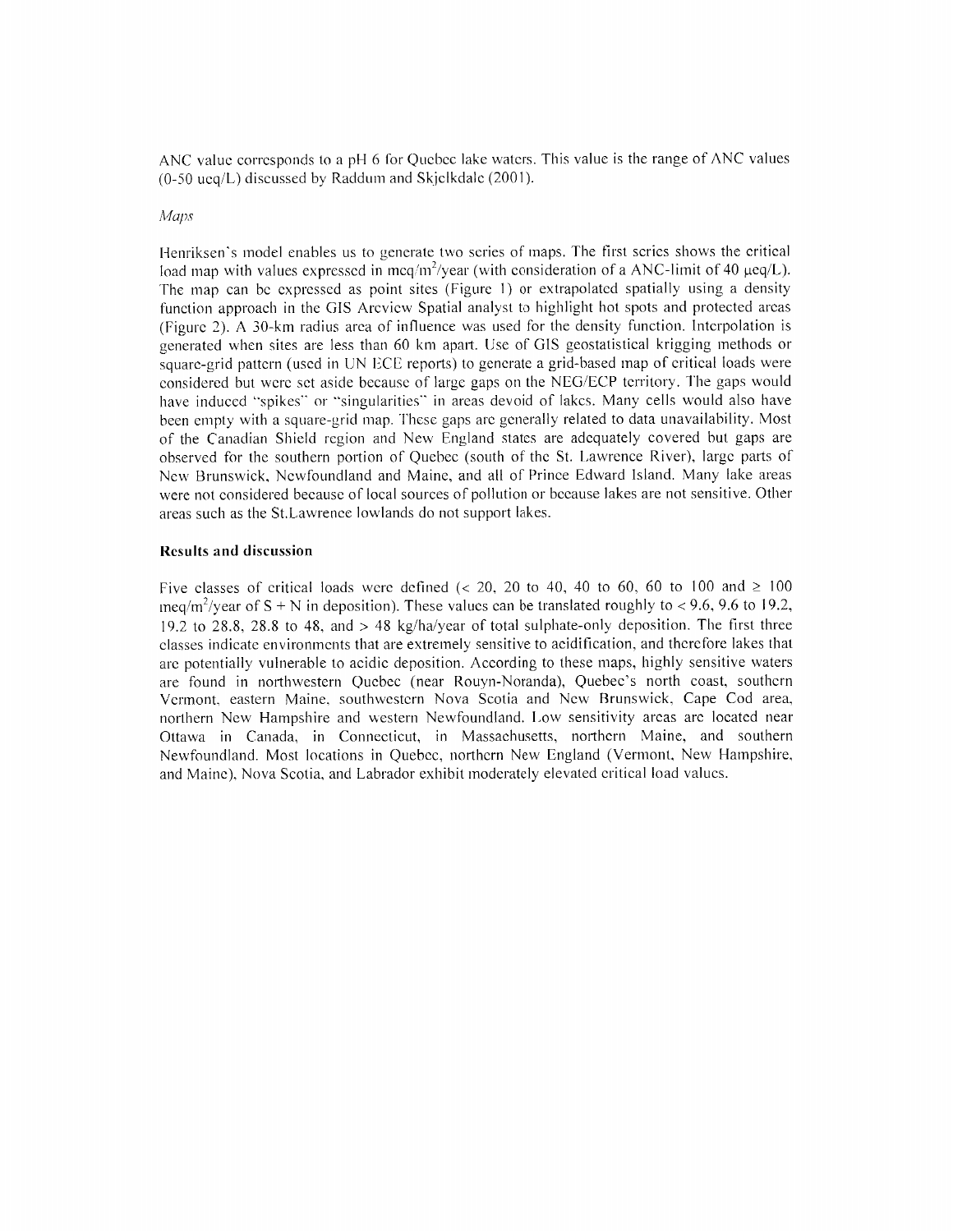

Figure 1. Critical loads of acidity  $(S + N)$  and the relative sensitivity of surface waters to acidification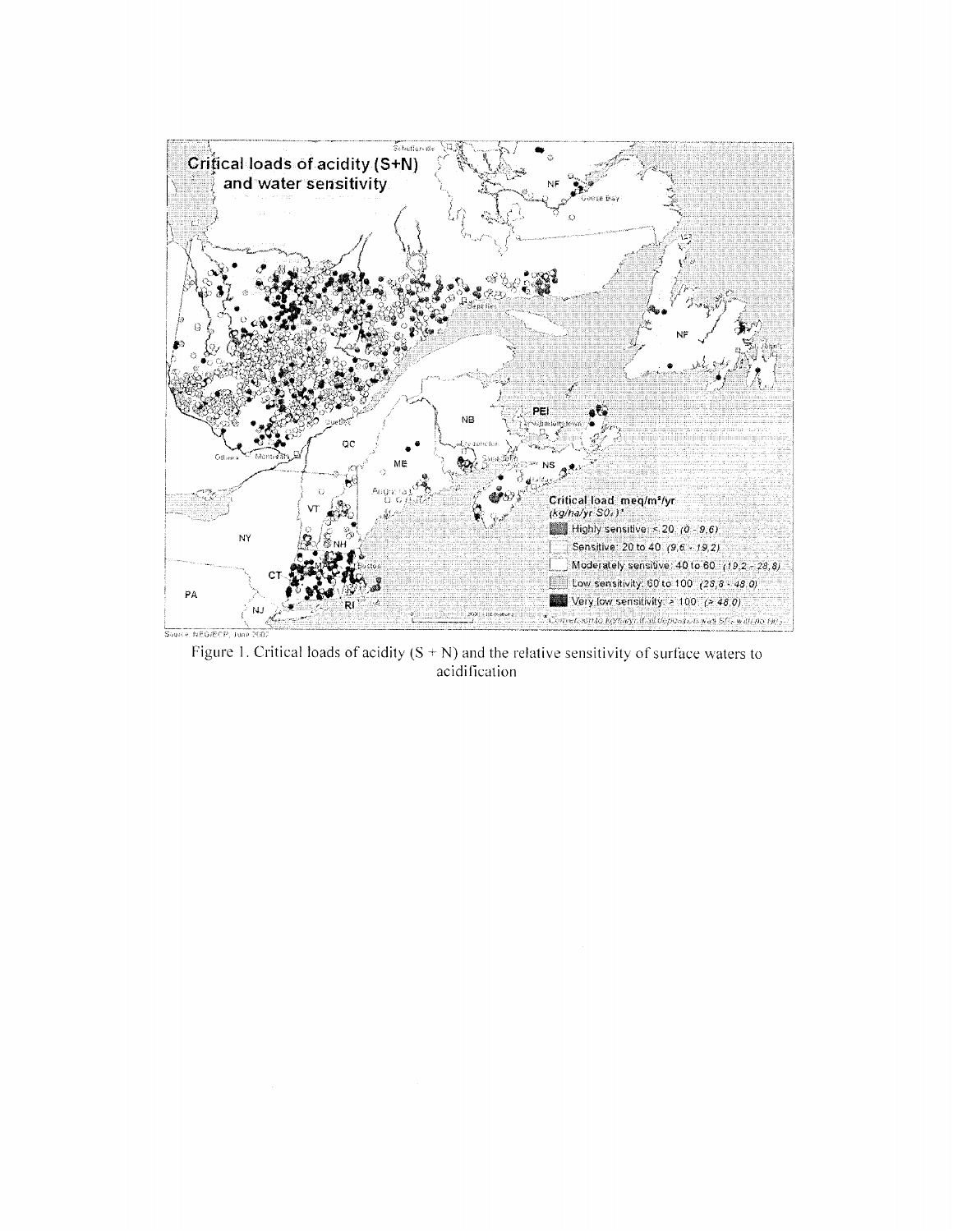

Figure 2. Critical loads of acidity  $(S + N)$  and the relative sensitivity of surface waters to acidification (spatial variability interpolated with a density function in Arcview Spatial Analyst)

Table 1 presents the proportions of lakes according to 5 critical load categories for individual jurisdictions, New England and Eastern Canada and the entire NEG/ECP area. As for the maps (Figure 1 and 2), the lakes associated with the  $\leq 20$  and 20-40 meg/m<sup>2</sup>/year categories are the t likely to be affected by present day acidic deposition. These 2 classes represent 28 % of all NEG/ECP lakes (varying from 7.2  $%$  in Connecticut to 56.7  $%$  in Nova Scotia). The mean critical load for NEG/ECP lakes is 56 meq/m<sup>2</sup>/year (54.5 meq/m<sup>2</sup>/year for Eastern Canadian lakes and 77.5 meq/m<sup>2</sup>/year for New England lakes). This value is similar to one found by Henriksen *et*  $al(2002)$  for Ontario lakes, and those values reported by the authors for Finland (63) meq/m<sup>2</sup>/year). Norway (56 meq/m<sup>2</sup>/year). and Sweden (61 meq/m<sup>2</sup>/year). Nova Scotia. New Brunswick, Maine and Vermont host very diluted lakes. These jurisdictions have respectively 56.7%, 56.4%, 56.3% and 50% of their lake sets showing an anual N+S critical load below 40  $\eta/m^2$ /year. On the other hand, some states such as Connecticut, have a fewer percentage of lakes with low critical loads. Finally, Massachussets has both lakes with very low or very high critical loads. The gcology, terrain morphology and altitude may explain those differences. These physiographic factors can vary much on the local scale where geology is very complex (mix of sedimentary rocks and local ignous intrusive bedrock), and where altitude is highly variable.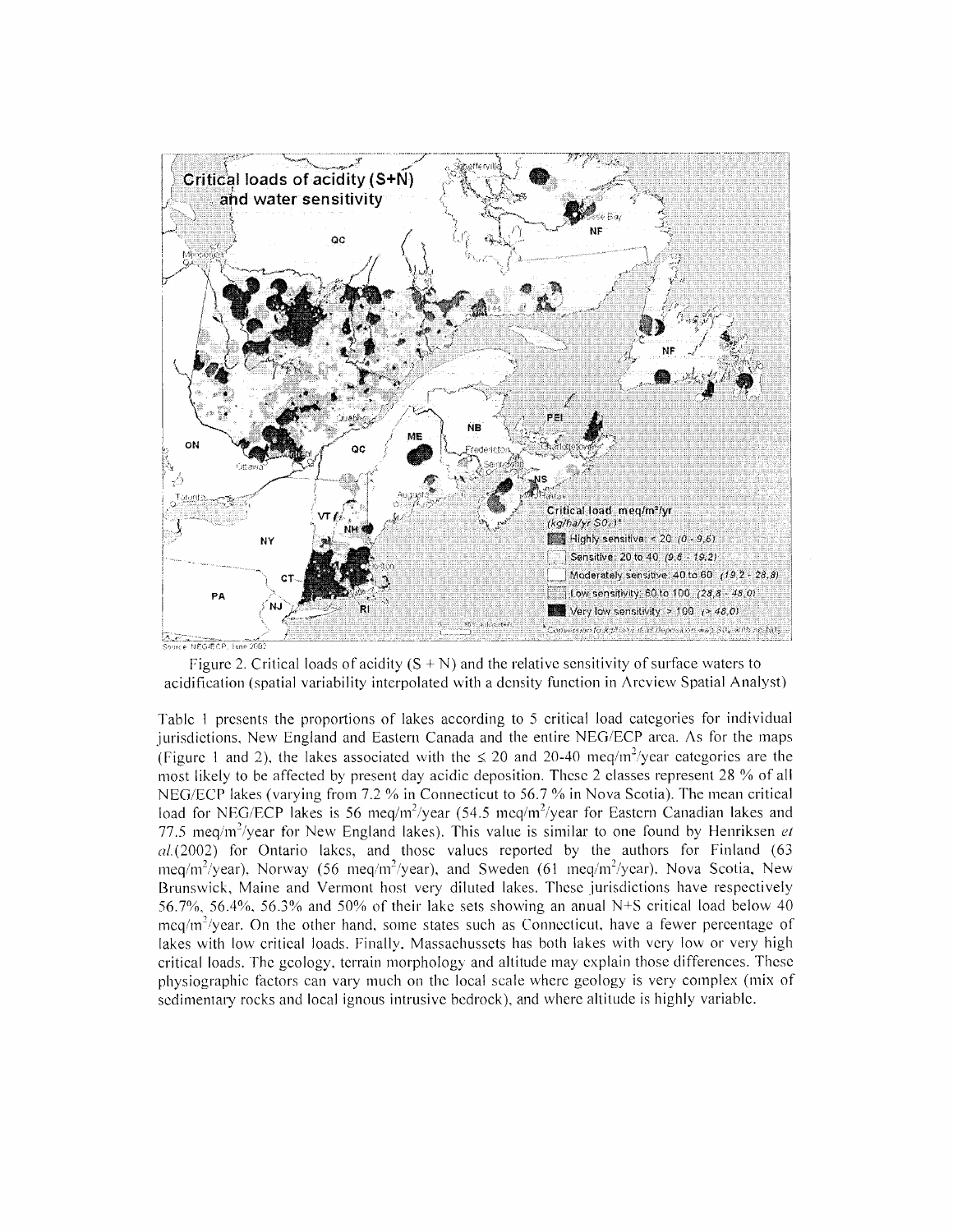| Jurisdiction                | $\mathbf n$ |           |           | Critical loads (meq/m <sup>2</sup> /year) |            |      |
|-----------------------------|-------------|-----------|-----------|-------------------------------------------|------------|------|
|                             |             | $\leq 20$ | $20 - 40$ | $40 - 60$                                 | $60 - 100$ | >100 |
| Connecticut                 | 56          | 1.8       | 5.4       | 7.1                                       | 14.3       | 71.4 |
| Maine                       | 16          | 25.0      | 31.3      | 25.0                                      | 6.3        | 12.4 |
| Massachussets               | 125         | 20.0      | 9.6       | 10.4                                      | 9.6        | 50.4 |
| New Hampshire               | 47          | 6.4       | 21.3      | 25.5                                      | 38.3       | 8.5  |
| Vermont                     | 12          | 25.0      | 25.0      | 33.3                                      | 16.7       | 0.0  |
| <b>New England (total)</b>  | 256         | 19.9      | 6.3       | 9.0                                       | 5.5        | 58.6 |
| New Brunswick               | 39          | 25.6      | 30.8      | 25.6                                      | 10.3       | 7.7  |
| Newfoundland - Labrador     | 29          | 13.8      | 0.0       | 20.7                                      | 20.7       | 44.8 |
| Nova Scotia                 | 97          | 37.1      | 19.6      | 13.4                                      | 13.4       | 16.5 |
| Quebec                      | 1282        | 6.4       | 19.1      | 30.2                                      | 27.5       | 16.8 |
| Eastern Canada (total)      | 1447        | 9.1       | 18.3      | 28.7                                      | 25.9       | 18.0 |
|                             |             |           |           |                                           |            |      |
| <b>NEG/ECP</b> area (total) | 1703        | 9.9       | 18.1      | 26.5                                      | 24.4       | 21.1 |

Table 1. Proportion of lakes in 5 critical load classes for individual jurisdiction, region or NEG/ECP area.

Figures 3 and 4 show critical exceedances expressed as 5 value classes. The orange (exceedances ranging between 0 and 10 meq/m<sup>2</sup>/yr) and red classes (over 10 meq/m<sup>2</sup>/yr) show areas where critical loads are actually exceeded or near-exceeded by current levels of acidic deposition. These areas are mostly located on Quebec's north coast, western Quebec, southwestern Nova Scotia and New Brunswick, western Newfoundland, central and coastal Massachusetts, southern Vermont, several areas in New Hampshire and southern Maine. A large portion of the lake water areas presents high critical load values protecting them from acidic deposition. It is the case in Connecticut, Rhode Island, the greater part of Massachusetts, some sectors of the Atlantic Provinces and central Quebec. High critical loads would also be observed onthe south shore of the St. Lawrence in Quebec if lake data had been included.

Figure <sup>3</sup>and <sup>4</sup>show that acidic depostion does not exceed critical loads for <sup>a</sup>large portion of the NEG/ECP region. This means that, in general, the lake waters in these areas should be able to maintain a pH of 6 or an ANC value of 40  $\text{ueq/L}$  (green and blue areas). Acidic lakes may be present in these parts but their number or proportion should be very low compared with non acidic ones.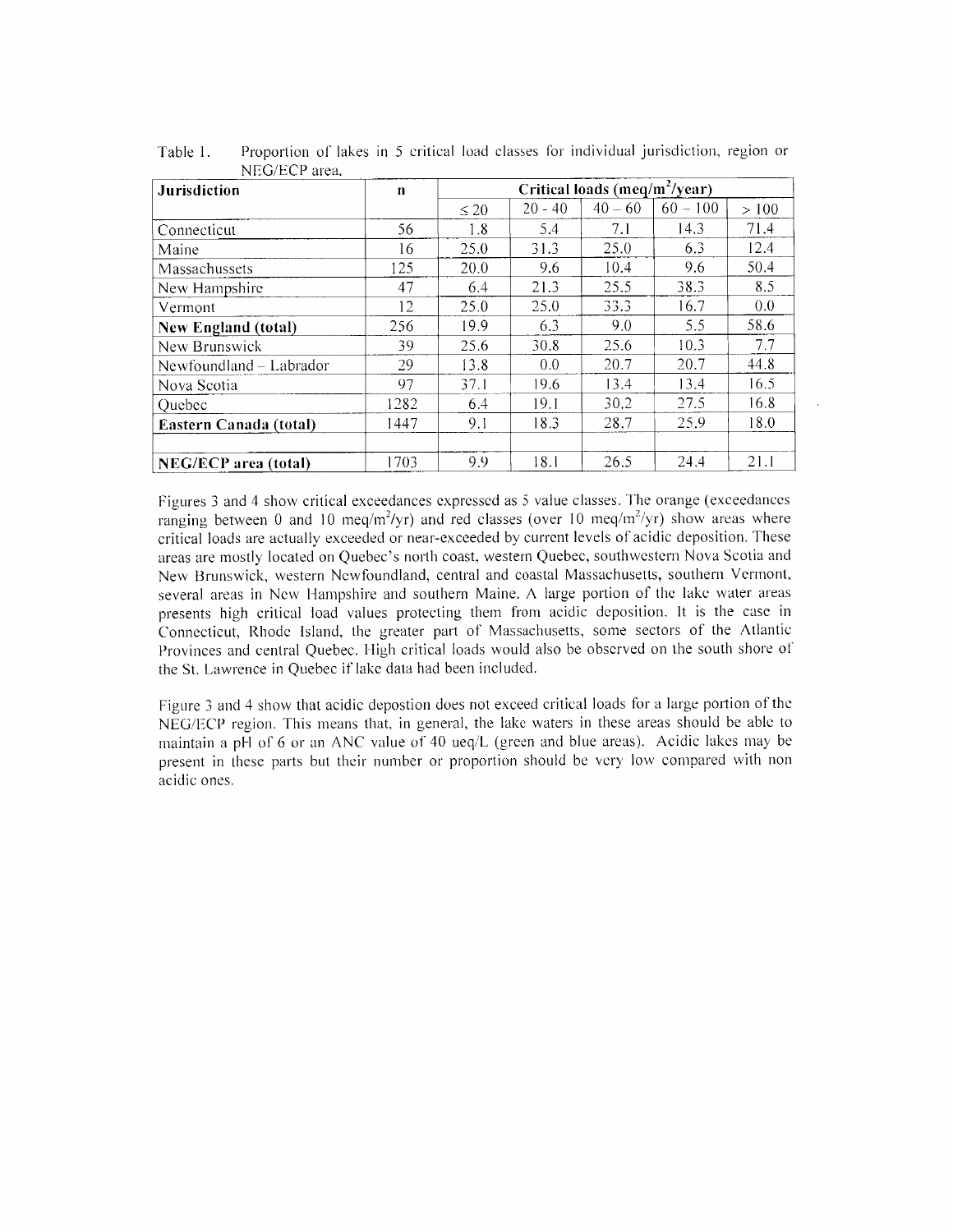

Figure 3. Critical load exceedences.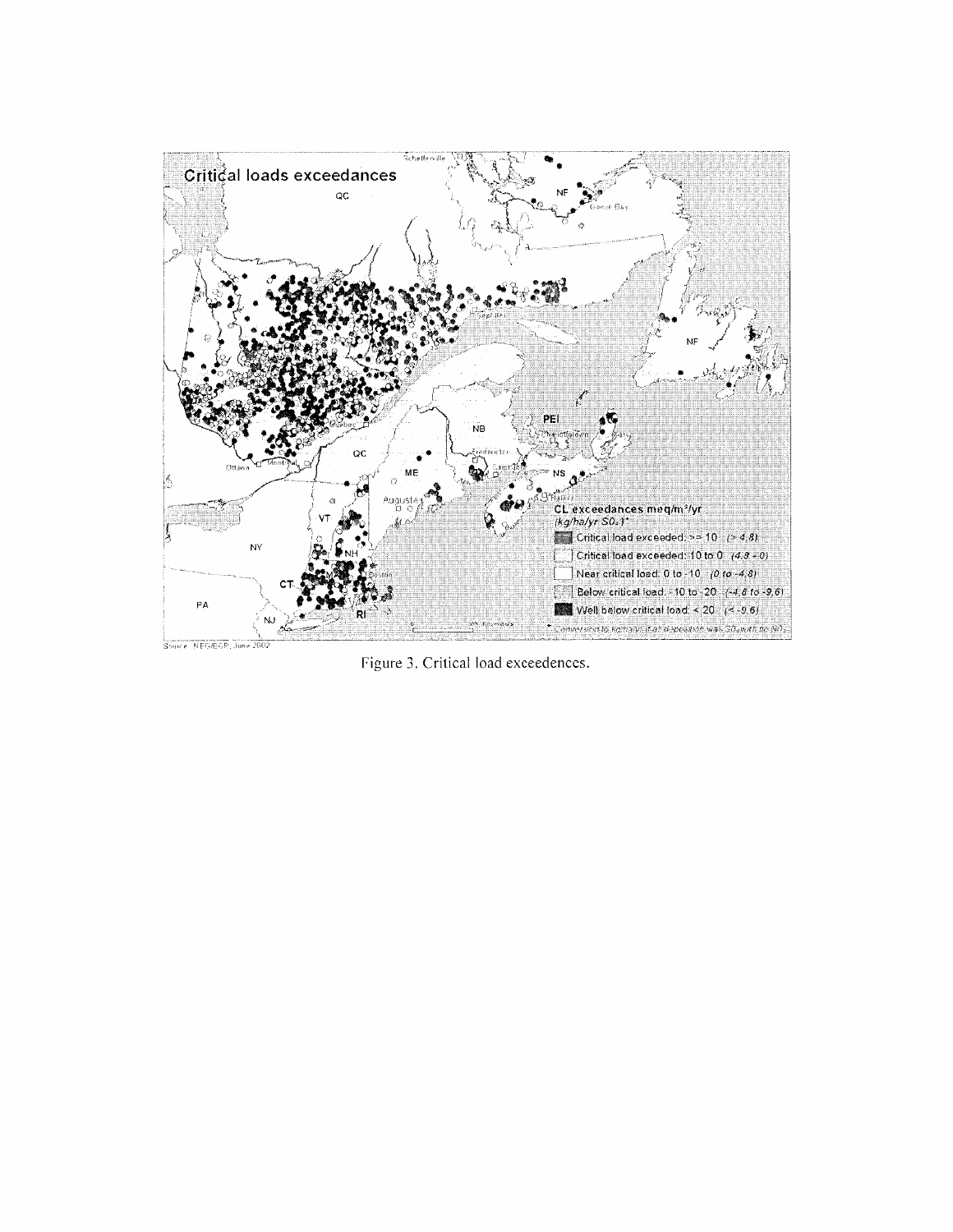

There are many hot spots showing exceedances above 10 meq/m<sup>2</sup>/year. The largest by far is located in northeastern Quebec where critical loads are often above 10  $\text{mea/m}^2/\text{year}$ . Other major hot spots are located in Nova Scotia, north of Quebec City, near Rouyn-Noranda in northwestern Quebec, Maine, southern Vermont and a few isolated spots in other jurisdictions. For these lakes, the potential for recovery seems very farfetched because the anthropogenic contribution to deposition would need to be completely removed, which is very unlikely. In many cases, those lake hot spots host very diluted lakes or brownwater lakes that never supported a pH of 6. This is the case for North Coast lakes in Québec, southwestern lakes in Nova Scotia and some westernmost lakes in Newfoundland. The North Coast lakes represent a very special case. 33  $\%$ of the lakes in this area show a pH lower than 5.5 and a large number of these never supported a sustainable fish population (Dupont, 1992b). These lakes may have been acidic for millenia. Acidic deposition in these remote area is very near the natural background levels. In some lakes, even removing all deposition would not suffice to achieve critical load. extrainant of the spatial percent in Arcview Spatial Analyst.<br>
Spatial Analyst.<br>
Spatial Analyst.<br>
The largest by far is<br>
d in northeastern Quebec where critical loads are often above 10 meq/m<sup>3</sup>/year. Other major<br>
of the

Table 2 represents the critical loacd exceedances for individual jurisdictions, New England, Eastern Canada and NEG/ECP area. Proportions are very similar to the table 1 statistics. Overall, critical loads are exceeded for  $29.6\%$  of the lakes with another 14.4 % near the exceedance threshold. The proportion of lakes showing exceedances varies from  $7.2\%$  in Connecticut to  $59\%$ in New Brunswick, with most jurisdictions in the 25-30%. New England and Eastern Canada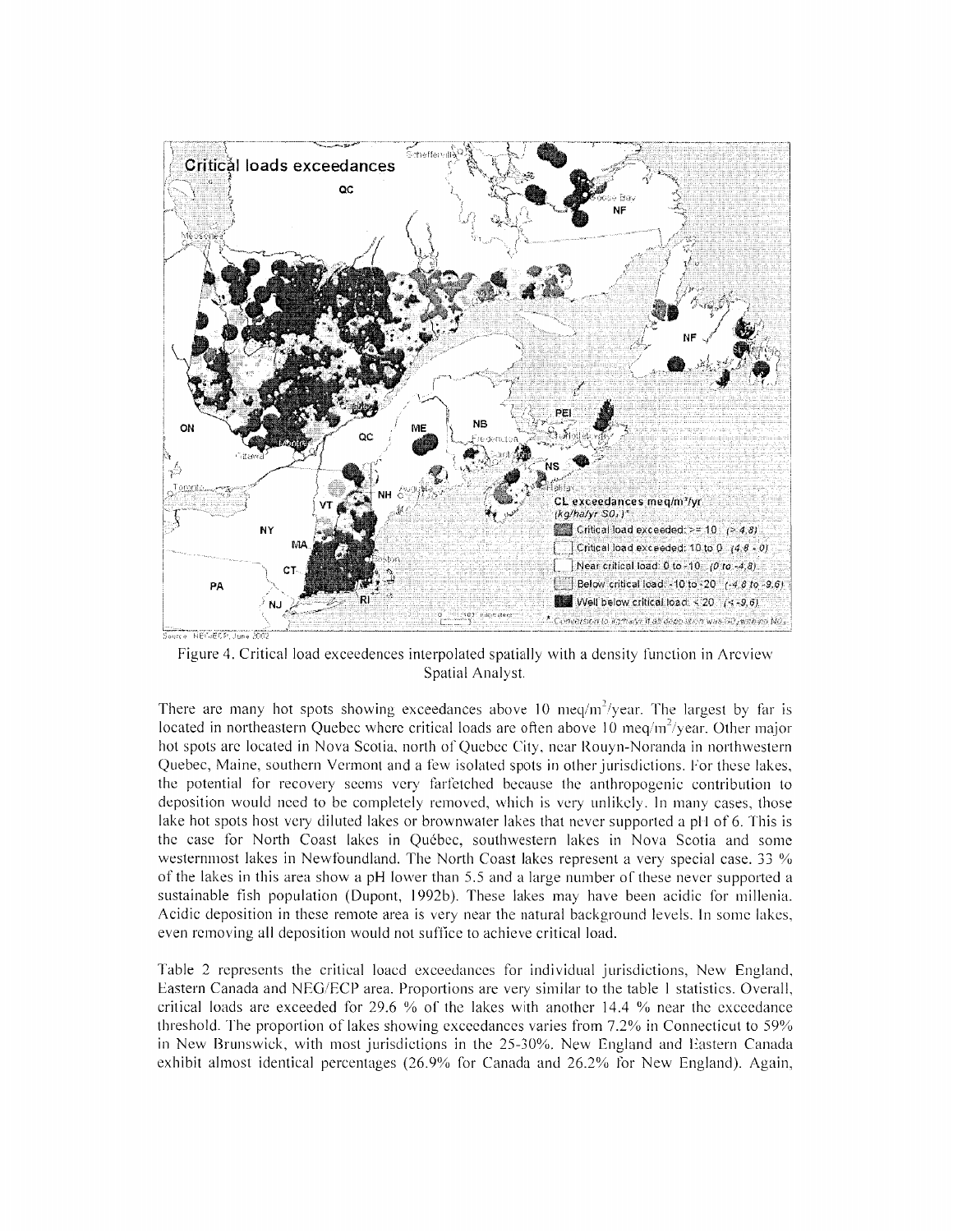Nova Scotia (56.7%), New Brusnwick (59%), Maine (56.3%) and Vermont (50%) show the highest proportions of exceedance. These values are greater than those reported in Henriksen  $et$ al.  $(2002)$  for south-central Ontario (19%), Finland (9%), Sweden (9%), Denmark (9%), but are similar to Norway  $(26%)$ . The greater proportions of lakes exhibiting exceedances can be explained by the fact that very sensitive lake areas have been included in the study, while less sensitive lakes have been left out (New Brunswick, Nova Scotia, etc.). This is not the case for Quebec lakes where <sup>a</sup>statistical survey was conducted over the entire Canadian Shield area, and in Massachussets, where all parts of the state have been covered.

| <b>Jurisdiction</b>         | $\mathbf{n}$ | Exceedances (meq/m <sup>2</sup> /year) |             |              |                |      |  |  |
|-----------------------------|--------------|----------------------------------------|-------------|--------------|----------------|------|--|--|
|                             |              | $\geq 10$                              | $10$ to $0$ | $0$ to $-10$ | $-10$ to $-20$ | < 20 |  |  |
| Connecticut                 | 56           | 1.8                                    | 5.4         | 7.1          | 14.3           | 71.4 |  |  |
| Maine                       | 16           | 43.8                                   | 12.5        | 18.7         | 6.3            | 18.7 |  |  |
| Massachussets               | 125          | 24.0                                   | 5.6         | 6.4          | 4.0            | 60.0 |  |  |
| New Hampshire               | 47           | 14.9                                   | 14.9        | 12.8         | 10.6           | 46.8 |  |  |
| Vermont                     | 12           | 50.0                                   | 0.0         | 25.0         | 8.3            | 16.7 |  |  |
| New England (total)         | 256          | 18.1                                   | 11.5        | 14.4         | 11.7           | 44.3 |  |  |
| New Brunswick               | 39           | 46.2                                   | 12.8        | 12.8         | 10.3           | 17.9 |  |  |
| $Newfoundland - Laboratory$ | 29           | 13.8                                   | 0.0         | 10.3         | 10.3           | 65.6 |  |  |
| Nova Scotia                 | 97           | 45.4                                   | 11.3        | 11.3         | 2.1            | 29.9 |  |  |
| Quebec                      | 1282         | 14.6                                   | 12.9        | 15.8         | 13.9           | 42.8 |  |  |
| Eastern Canada (total)      | 1447         | 14.0                                   | 12.9        | 14.5         | 16.0           | 42.6 |  |  |
| <b>NEG/ECP</b> area (total) | 1703         | 18.1                                   | 11.5        | 14.4         | 11.7           | 44.3 |  |  |

Table 2. Proportion of lakes in 5 critical load exceedance classes for individual jurisdiction, region or NEG/ECP area.

It is important to note that these critical loads combine both S and N contributions. Reduction of emissions should thus be achieved by reducing either sulphate or nitrate or a given amount of both. In the early 80's, a target load of 20 kg/ha/year only addressed wet sulphate. The actual critical load computed with the SSWC model, however, takes into account bulk deposition and both S and N. Considering that nitrate is almost equivalent to sulphate in deposition and even greater in some areas, this means that a large number of lakes would need a reduction in deposition of sulfate to under 10 kg/ha/year and a similar reduction of nitrate to insure that acidification will not occur.

The National Acid Rain Strategy conclusions (AETG, 1997) mention that <sup>a</sup>75% reduction (with reference to 1995 levels) in sulfate deposition would be required from Canada and the US to achieve critical loads. With such a reduction in emissions, the report notes that all recently acidified lakes should be restored. But this prediction does not take into account nitrogen deposition nor basic cation depletion in soils and lakes. This means that some very sensitive acidified lakes may not recover from acidification even with such a reduction. The Eulerian Acid Deposition and Oxidant Model (ADOM) was applied to generate deposition fields under various emissions-reduction scenarios. These simulated loadings were feeded into the JAM model to predict sulfate critical loads and exceedances for southeastern Canadian lakes (Kaminski, 2002). One of the more efficient reduction scenario would require a 50% additional reduction from both Canada and US  $SO_2$  emitters based on the AQA 2010 initial emission targets.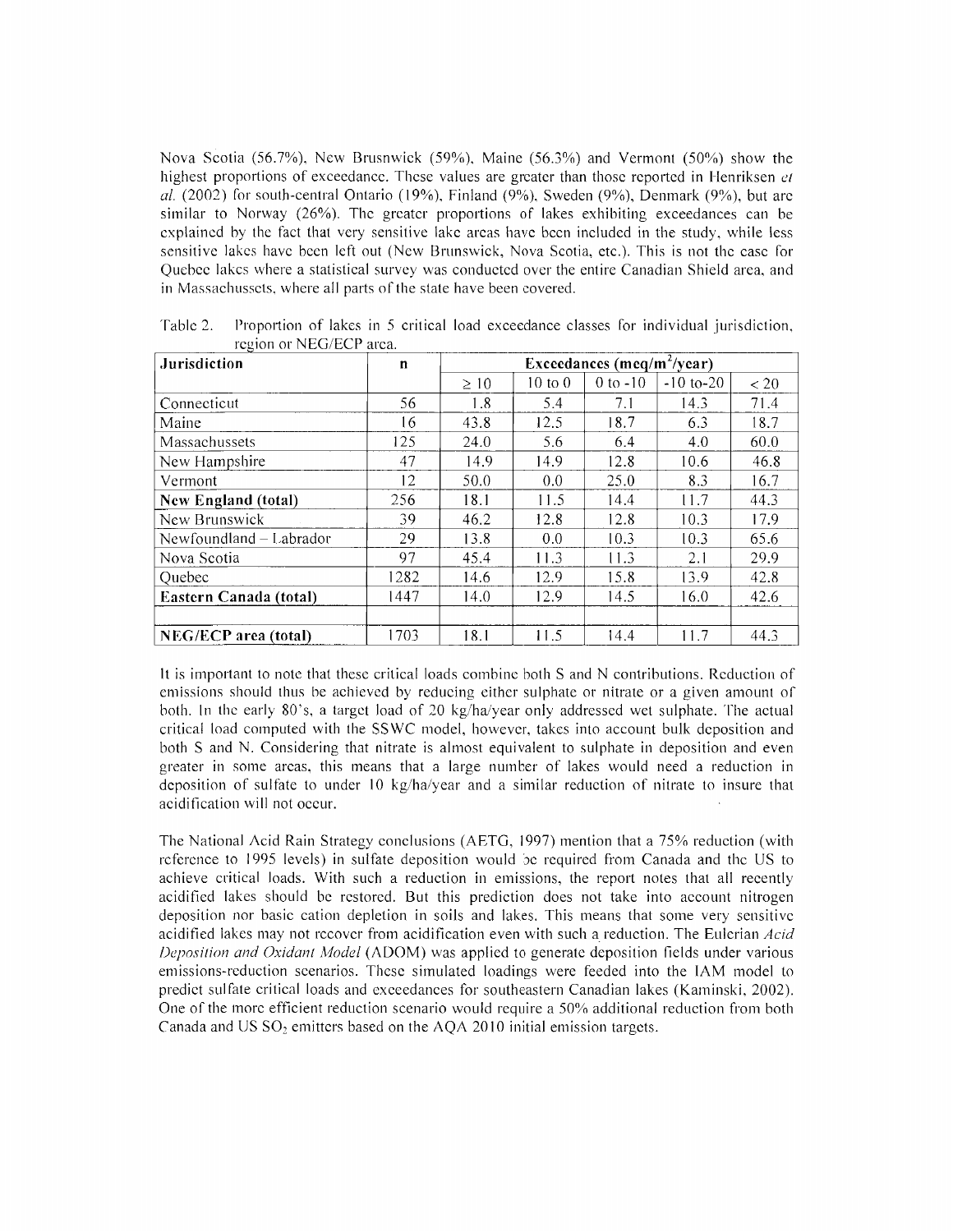

Figure 5. ADOM/IAM model prediction for a 50 % additional decrease in emission from USA and Canada with reference to emission targets set in 1995 for 2010 in the Air Quality Accord (Source : Kaminski, 2002).



additionnal reduction in emission from US and Canada for annual ambient  $SO<sub>4</sub>$  (source: Kaminski, 2002)

The additionnal 50 % emission reduction scenario described in Kaminski (2002), show that exceedances from critical loads in deposition (accounting for a  $5%$  damage level) would range from 0 to 4 kg/ha/year of sulfates. The potential percentage  $SO_4$  deposition reduction would range from above 40% in western Quebec, around 30% range for New England and southwestern Nova Scotia and New Brunswick, and in the 20% range and lower elsewhere to the northeast. This means that lakes present in the orange shaded areas on Figure 4 (0-10 meq/m<sup>2</sup>/year), which may roughly translate as a  $0-4.8$  kg/ha/year of sulfate depostion, would probably recover from a following an additional 50 % reduction in emission.

Because of the model uncertainties and the fact that lakes near survey sites may be more or less acidic, the critical loads calculated by the SSWC model may be over or underestimated, and thus appear in the wrong class on Figure 6. For this reason, it is plausible to assume that both orange (critical loads exceeded) and yellow lake areas (near critical load level) may benefit from additional reductions and be recovered.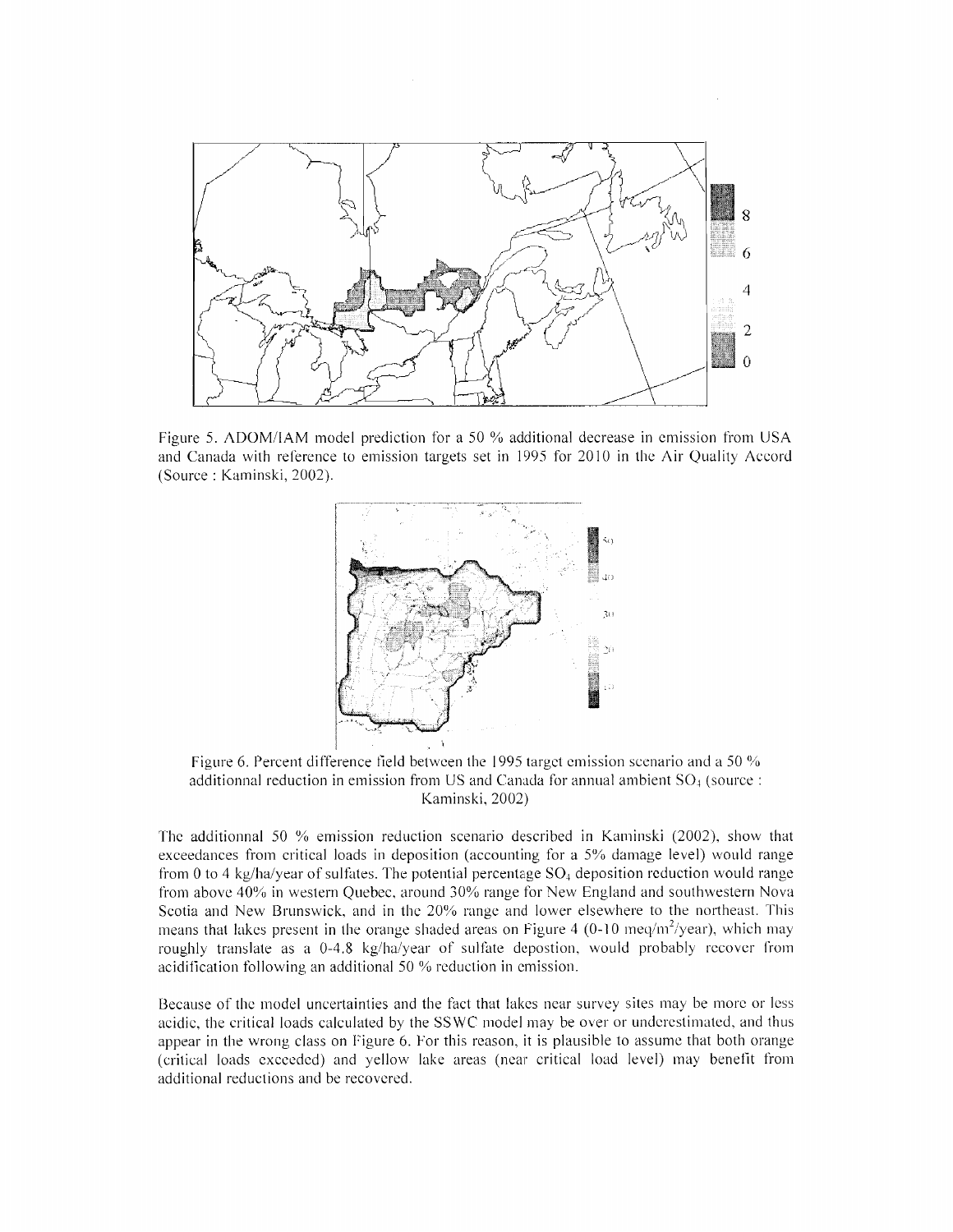Apart from this recovery suggested with the emission reduction scenarios, which can be regarded as arguable depending if you are or are not a modeller or a believer, the critical load and exceedances maps still represent useful tools to assess lake sensitivity in a jurisdiction. Critical load maps are better suited to assess the vulnerability of surface waters exposed to acidic deposition. ANC and alkalinity maps are also useful to show which lake areas are most or least sensitive, but they do not convey the exposure factor to acidic deposition (e.g., is the lake affected by acidic deposition or what amount of acidic deposition would be needed to insure that the biota will not be affected in the long term?). With such a tool, decision-makers can pinpoint what lake areas are most susceptible to acidification or to recovery, and make plans accordingly to monitor these lake area more intensively over time to assess the impacts of future reductions.

## Conclusion

The Water Quality Working Group, under the auspices of the New England Governors and Eastern Canadian Premiers Conference, has been issued to produce a sensitivity map for the NEG/ECP territory that would replace the one produced in1988. The Group opted instead for the production of <sup>a</sup>critical load map (and exceedance map) toshow where vulnerable areas were located and to assess the maximum level of acidic deposition required to sustain adequate water quality conditions over the long term. The Henriksen's Steady State Water Chemistry model (SSWC) was selected for that task and lake data from all NEG/ECP jurisdictions were pooled together and used tocalculate combined nitrogen and sulfur critical loads and deposition exceedances. Model results show that a large portion of the NEG/ECP is well protected from acidification, but a significant part of it receive deposition in exceedance of lake critical loads. Maps were used to assess the extent of these lake areas affected by deposition. In turn, these same maps should help decision-makers highlite hot spot locations and maximise water quality monitoring in these areas in order to assess the recovery of recently acidified lakes.

## Acknowledgements

Specials thanks for the Water Quality Monitoring Work Group members who shared their jurisdiction's data and help putting together the integrated lake data base to use with the SSWC model. These thanks goes to Suzanne Couture from Environment Canada, Quebec Region, Bob Estabrook from the New Hampshire Department of Environmental Services, Paul J. Godfrey fromthe Water Resources Research Center at the University of Massachussetts, Hasim Khan from the Newfoundland Ministry of the Environment, Wilf Pilgrim from the New Brunswick Ministry of the Environment, Paul Stacey from the Connecticut Bureau of Water Management, Darrell Taylor from the Nova Scotia Department of Environment and Labour, and Alan van Arsdale from the New England Regional Laboratory, US EPA Region 1 in Massachusetts. We also want to express our thanks to Mrs. Pascale Dubois and Line Savoie who prepared the critical load and exceedance maps.

## References

- AETG, 1997. Towards a National Acid Rain Strategy. National Air Issues Coordinating Committee, The Acidifying Emission Task Group, 98 p.
- Aherne, J., D. Ryan, Y. de Kluizenaar, R. van den Beuken and E.P. Farrell. 2000. Critical loads d levels – Literature review of the current state of knowledge regarding the calculation and mapping of critical loads : Determination and mapping of critical loads for sulphur and nitrogen and critical loads for ozone in Ireland. Forest Ecosystem Research Group Report No. 45, 40 pages.

Alberta Environment 1999. Application of Critical, Target, and Monitoring Loads for the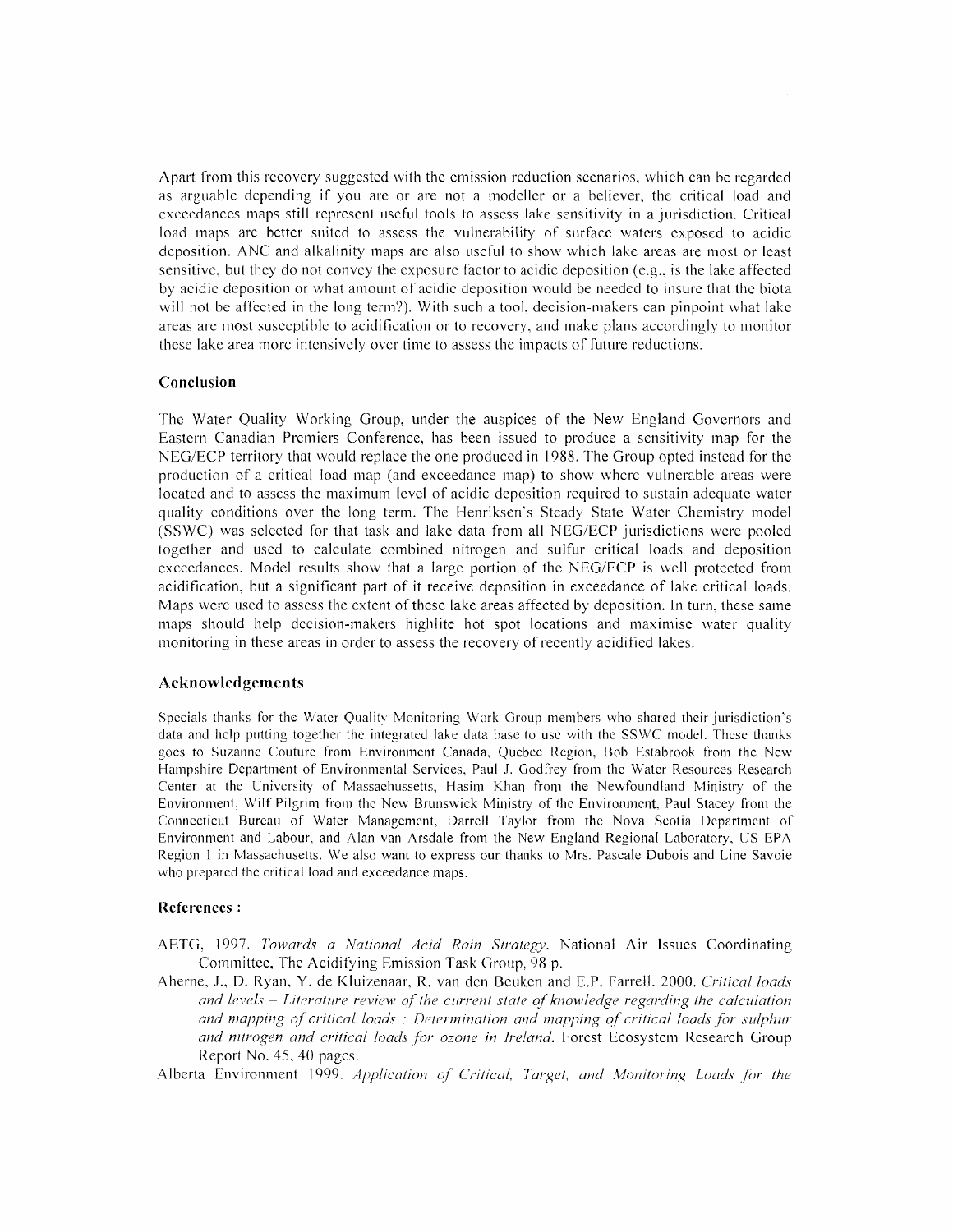Evaluation and Management of Acid Deposition. Clean Air, Strategic Alliance, Alberta Environment, Publication no T/472, 67 p.

- Cosby, B.J., R.F. Wright, G.M. Hornberger and J.N. Galloway. 1985. Modelling the effects of acid deposition: assessment of a lumped parameter model for soil water and stream chemistry. Water Research 21:51-63.
- , L.S., A.D. Eaton and A.E. Greenberg (Eds.). 1998. Standards Methods for Examination of Water and Wastewater,  $20^{th}$  Edition. APHA, AWWA, WEF.
- Curtis, C.J., B. Reynolds, T.E.H. Allott and R. Harriman. 2003. The link between the exceedance of acidity critical loads for freshwaters, current chemical status and biological damage : A re-interpretation. Water, Air and Soil Pollution In press:399-413.
- DeVries, W. and J. Kros. 1991. Assessment of critical loads and the impact of deposition scenarios by steady state and dynamic soil acidification models. Report no. 36, DLO The Winand Staring Centre for Integrated Land, Soil ans Water Research, Wageningen, The Netherlands.
- Dupont, J. 1986. Evolution spatiale et temporelle de l'acidite de 14 lacs de la region de Portneuf pour la periode 1982-1983. Quebec Ministry of the Environment, Report No. PA-21, 97 p.
- Dupont, J. and Y. Grimard. 1989. A simple dose-effect model of lake acidity in Quebec (Canada). Water, Air and Soil Pollution 44:259-272.
- Dupont, J. 1992a. Quebec Lake Survey : I. Statistical assessment of surface water quality. Water Air and Soil Pollution 61:107-124.
- Dupont, J. 1992b. Quebec Lake Survey : II. Origin and extent of acidification. Water Air and Soil Pollution 61:125-137.
- Ferrier, R.C., W. De Vries and P. Warfvinge. 1995. The use of dynamic models for the determination of critical solutions of critical and critical loads for nitrogen of critical loads for nitrogen of the UN ECE Workshop on nitrogen deposition and its effects : Critical loads mapping and modelling, Grange-Over-Sands, 24-26 October 1994, Department of the Environment, London.
- Foster, H.J., M.J. Lees, H.S. Wheater, C. Neal and B. Reynolds. 2001. Dynamic modelling of spatially variable catchment hydrochemistry for critical loads assessment. Water, Air and .Soil.Pollution 130:1283-1288.
- Henriksen,  $\Lambda$ . 1979. A simple approach for identifying and measuring acidification of freshwater. Nature 278:542-545.
- Henriksen, A., J. Kamari, M. Posch and A. Wilander. 1992. Critical loads of acidity : Nordic Surface Waters. Ambio 21:356-363.
- Henriksen, A. et M. Posch. 2001. Steady-State Models for Calculating Critical Loads of Acidity for Surface Waters. Water, Air and Soil Pollution Focus 1, 375-398.
- Henriksen, A., PJ. Dillon and J. Aherne. 2002. Critical loads of acidity for surface waters in south-central Ontario, Canada : regional application of the Steady-State Water Chemistry (SSWC) model. Canadian J. Ficheries and Aquatic Sciences 59:1287-1295.
- Hindar, A. and A. Henriksen. 1998. Mapping of Critical Loads and Critical Load Exceedances in the Killarney Provincial Park, Ontario, Canada. Norwegian Institute for Water Research, report no. O-97156, 36 p.
- Hindar, A., A. Henriksen, S. Sandoy and A.J. Romundstad. 1998. Critical load concept to set restoration goals for liming acidified norwegian waters. Restoration Ecology 6:353-363.
- Holdren jr, G.R., T.C. Strickland, P.W. Shaffer, P.F. Ryan, P.L. Ringold and R.S. Turner. 1993. Sensitivity of critical load estimates for surface waters to model selection and regionalization schemes. J. of Environmental Quality 22:279-289.
- Holdren jr, G.R., T. C. Strickland, B.J. Cosby, D. Marmorek, D. Bernard, R. Santore, C.T. Driscoll, L. Pardo, C. Hunsaker and R.S. Turner. 1993. Environmental management 17:355-363. 17:355-363.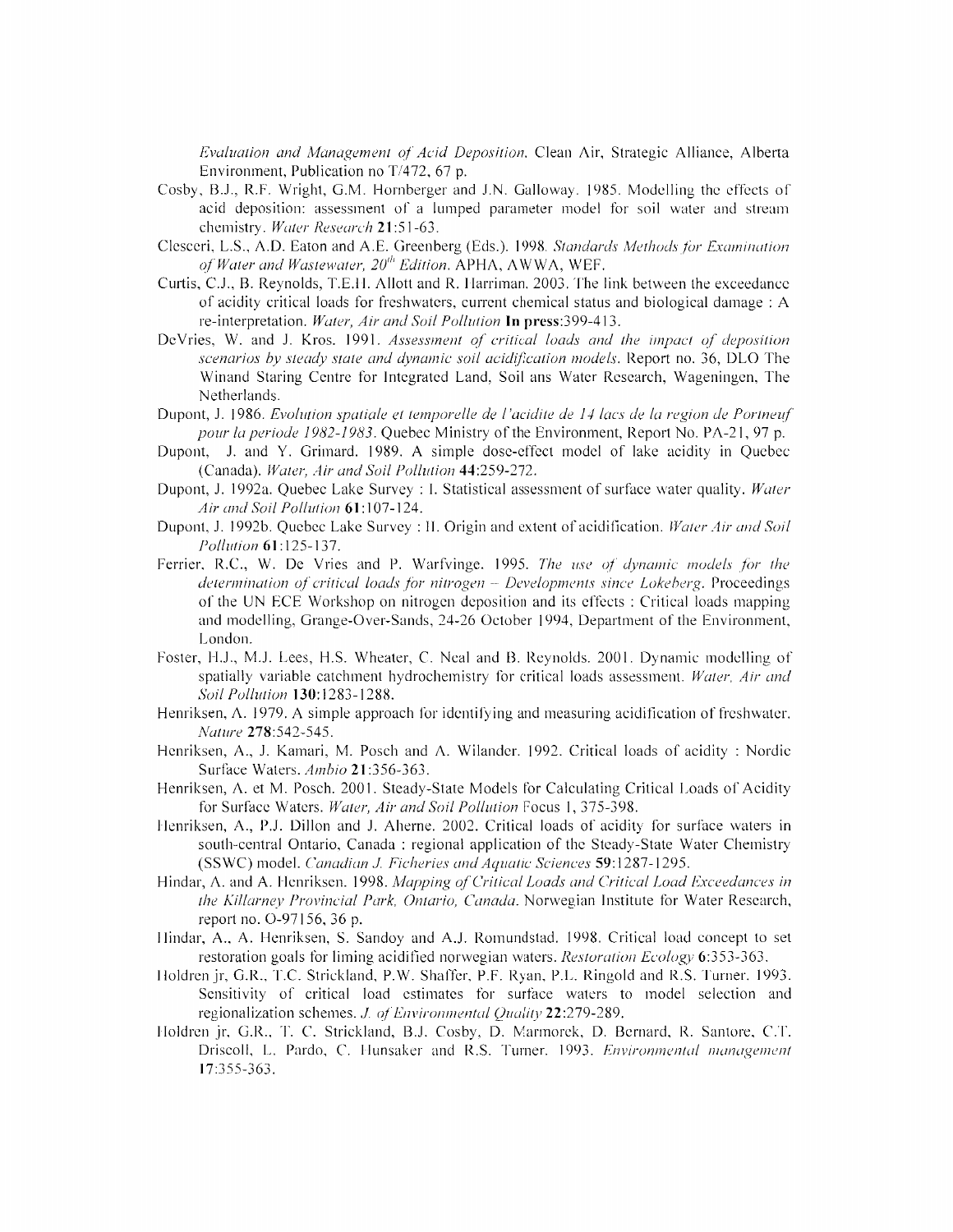- Holt, C.A., N.D. Yan and K.M. Somers. 2002. pH 6 as the threshold to use in the critical load modeling for zooplankton community change with acidification inlakes of south-central Ontario : accounting for morphometry and geography. Canadian J. Fisheries Aquat. Sci. 60:151-158.
- , D.S. (Ed.). 1997. 1997 Canadian Assessment Acid Rain Assessment Vol III : The Eeffects on Canada's Lakes, Rivers and Wetlands. Environment Canada.
- Jeffries, D.S., D.C.L. Lam, M.D. Moran and I. Wong. 1999. The effects of  $SO<sub>2</sub>$  emission controls on critical load exceedances for lakes in southcastern Canada. Water Science & Technology 39:165-171.
- Lien, L., G.G. Raddum and A. Fjellheim. 1992. Critical Loads for Surface Waters : Invertebrates and Fish. Norwegian Institute for Water Research, Oslo, Norway, Acid Rain Research Report no.2 1.
- Lokke, H., J. Bak, R. Bobbink, K. Bull, C. Curtis, U. Falkengren-Grerup, M. Forsius, P. Gundersen. M. Hornung, B.L. Skjelkvale, M. Starr and K. Tybirk. 2000. Critical Loads Copenhagen 1999. Danmarks Miljoundersogelser, Arbejdsrapport fra DMU nr. 121, 48 p.
- i, J.W. 2002. Emissions-Scenario Simulations of New Provincial SO<sub>2</sub> Reduction Tergets Using the Acid Deposition and Oxidant Model. ARM Consultants, prepared for the anadian Council of Ministers of the Environment, inc., 23 p.
- Nilsson, J. and P. Grennfelt (Eds.). 1988. Critical loads for sulphur and nitrogen. Nordic Council of Ministers and the United Nations Economic Commission for Europe, Miljorapport 1988: 16.
- Posch, M., M. Forsius and J. Kamari. 1993. Critical loads of sulfur and nitrogen for lakes I: model description and estimation of uncertainty. Water, Air and Soil Pollution 66:173-192.
- Posch, M., J. Kamari, M. Forsius, A. Henriksen and A. Wilander. 1997. Exceedance of critical loads for lakes in Finland, Norway and Sweden : Reduction requirements for acidifying nitrogen and sulfur deposition. Environmental management 21:291-304.
- Raddum, G.G. and B.L. Skjelkdale. 2001. Critical limit of acidifying compounds to invertebrates in different regions of Europe. Water, Air and Soil Pollution 130:825-830.
- Shaffer, P.W., B. Rosenhaurn, G.R. Holdren jr, T.C. Strickland, M.K. McDowell, P.L. Ringold. R.S. Turner, P.F. Ryan and D. Bernard. 1991. Estimating critical loads of sulfate to surface waters in the northeastern United States  $: A$  comparative assessment of three procedures for estimating critical loads of sulfate for lakes. United States Environmental Protection Agency, Corvallis, Oregon, US EPA Report 600-3-91-062.
- Skeffington, R.A. 1999. The use of critical loads in environmental policy making : A critical appraisal. Environmental Science & Technology June 1999: 245A-252A.
- Small, M.J. and M.C. Sutton. 1986. A regional pH-alkalinity relationship. Water Research 20:33 5-343.
- Sverdrup, H., W. De Vries and A. Henriksen. 1990. Mapping critical loads. Nordic Council of Ministers, Copenhagen, Denmark, Nord 1990:98.
- Sverdrup, H. and W. De Vries. 1994. Calculating critical loads for acidity with the simple mass balance method. Water, Air and Soil Pollution 72:143-160.
- Ullyett, J.M., JR. Hall, M. Hornung and M. Kernan. 2001. Mapping the potential sensitivity of surface waters to acidification using measured freshwater critical loads as an indicator of acid sensitive areas. Water, Air and Soil Pollution 130: 1241-1246.
- UN ECE. 1996. Manual on Methodologies and Criteria for Mapping Critical Levels/Loads and Geographical Areas Where They Are Exceeded. UN ECE Commission on Long-Range Transboundary Air Pollution, prepared Task Force on Mapping with assistance of the Coordination Center for Effects (CCE), 204 p.
- US EPA. 1995. Acid Deposition Standard Feasability Study Report to Congress. Report no. EPA 430-R095-OOla, Office of Air and Radiation, Acid Rain Division.